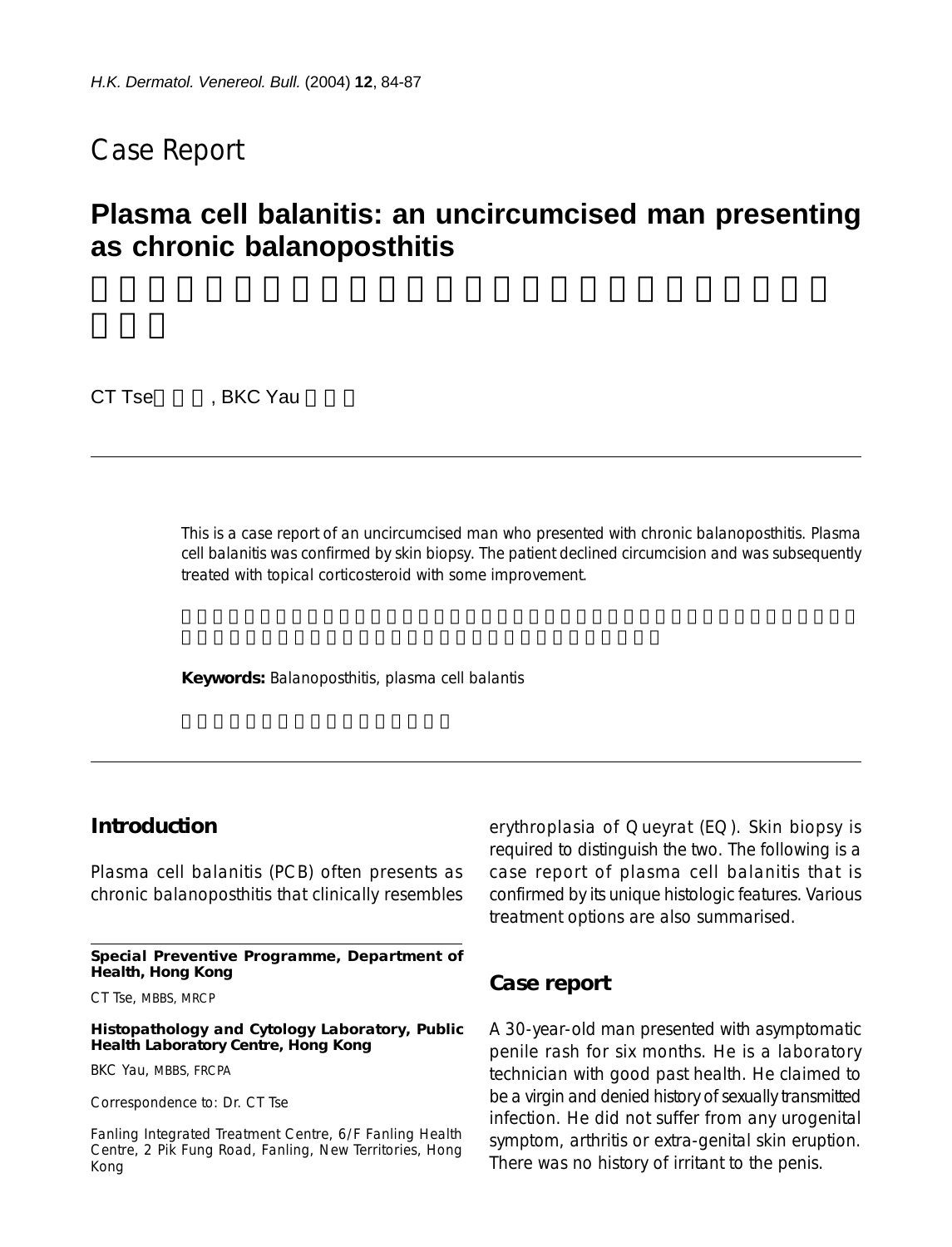On examination, he was an uncircumcised man with a solitary bright red patch on dorsal aspect of prepuce and glans (Figure 1). There was no blister, pustules, phimosis, meatal stenosis or inguinal lymphadenopathy.

Penile swab for infective agents was negative for candida, trichomonas, gonorrhoea and herpes simplex. Besides, screening tests for both syphilis and human immunodeficiency virus infections were negative. Skin biopsy of glan penis revealed a thin epidermis with some diamond-shaped keratinocytes separated by intercellular oedema.



**Figure 1.** Dorsal aspect of coronal sulcus and prepuce demonstrating balanoposthitis.

The upper dermis showed a band-like infiltrate with predominance of plasma cells (Figures 2 & 3). The features were consistent with plasma cell balanitis.

As the patient refused circumcision, he was treated with a weak topical steroid. After ten weeks of treatment, there was some improvement particularly on the glans penis.

## **Discussion**

The differential diagnoses in our patients included candidal balanitis, PCB, EQ, psoriasis, lichen planus and Reiter's syndrome. Although candida is the most common infective cause of balanoposthitis, the patient did not have any predisposing factor such as diabetes mellitus. The absence of sexual contact not only decreased the chance of candida contraction, but also made Reiter's syndrome unlikely. Sexually transmitted infections were further excluded by laboratory tests. Psoriasis and lichen planus were unlikely in view of the absence of extra-genital features. The most probable clinical diagnosis was either PCB or EQ.



**Figure 2.** The epidermis was thin. The upper dermis showed a band-like infiltrate with predominance of plasma cells. (H&E x 10 original magnification)



**Figure 3.** The keratinocytes were flattened and separated by mild intercellular oedema. Some were diamond- or lozenge-shaped. (H&E x 40 original magnification)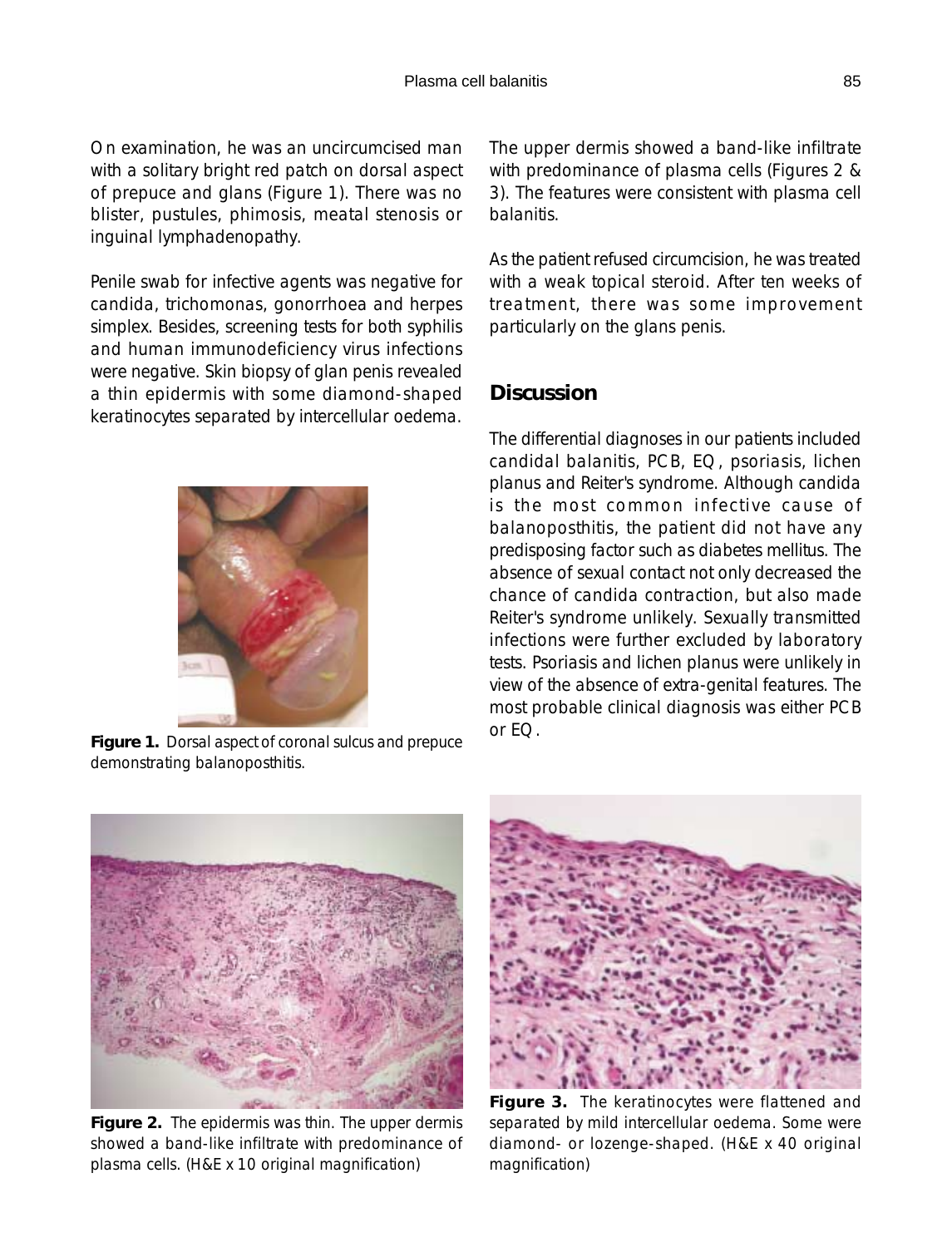To differentiate the last two diagnoses that may exhibit the same clinical appearance, histologic examination is indispensable.<sup>1</sup> In fact when PCB was first described by Zoon in 1952, it was recognised to have unique histologic feature in eight cases that had been diagnosed as EQ.<sup>2</sup>

The skin biopsy ruled out cutaneous malignancy and confirmed PCB. While the presence of plasma cell in the mucosal surface can be a reaction to non-specific stimuli, the thin epidermis that composed of diamond-shaped, flattened keratinocytes is characteristic of PCB.<sup>1</sup> Sometimes significant capillaries dilation and extravasation of erythrocytes are present. This vascular fragility led to the postulated relationship between PCB and lichen aureus.<sup>3</sup> Nevertheless, these vascular features were not prominent in our patient.

Plasma cell balanitis is also named as Zoon's balanitis or balanitis circumscripta plasmacellularis. It usually presents as a solitary red-orange plaque in middle-aged to elderly man. The smooth and shiny surface of PCB may allow distinction with EQ that is more velvety. Sometimes pinpoint purpuric spots are apparent giving rise to a "cayenne pepper surface".<sup>2</sup> Both glans and prepuce can be affected. The symptoms are usually minimal, although pruritus and mild tenderness are reported. It tends to be chronic and may last for months to years.

Rarely, lesions analogous to PCB occur in the vulva (vulvitis chronica plasmacellularis) or other mucosal surfaces (plasmacytosis circumorificialis) including oral mucosa, lip and tongue.<sup>4</sup> The lesions in these mucosal surfaces may also mimick squamous cell carcinoma.

Interestingly, PCB occurs only in uncircumcised men.<sup>5</sup> In a retrospective case-control study, all 27 patients with PCB were uncircumscised among 357 patients with genital dermatoses.<sup>6</sup> In that study, having no circumcision was associated with inflammatory genital dermatoses suggesting that the foreskin may promote inflammation by Koebner phenomenon.

The exact pathogenesis of PCB is unclear. Viral causes have been rejected as both PCR and electron microscopy failed to show viral particles in PCB lesions. Some authors postulated that heat, friction and poor hygiene might predispose development of PCB in patients who were uncircumcised.

Circumcision remains to be the treatment of choice.2 While PCB in this patient might have a prolonged course, it was asymptomatic. Like many other patients with PCB, our patient declined surgical treatment despite of its efficacy. If promoting hygiene is the essence of circumcision, daily cleaning under foreskin will probably achieve similar benefit as circumcision. Some cases actually respond to drying by exposing the glans to the air for a period of time each day, or by playing a current of air from a hair-dryer over it.<sup>5</sup> However, further study is needed to measure the exact benefits of this personal care.

Other treatment modalities were reported. Topical corticosteroid can relieve symptoms, but it is generally not curative.2 Both antifungal agent and fusidic acid cream were reported to have some benefits, although oral griseofulvin was found to be ineffective. Intralesional interferon alfa had been tried with some success in the vular analogue of PCB. Carbon dioxide laser was recently found to be successful in ablating PCB lesion.<sup>7</sup>

#### **References**

- 1. Nigel Kirkham. Tumors and cysts of the epidermis. In: Lever WF, Elenitsas R, Jaworsky C, Johnson B, Elder DE, editors. Histopathology of the Skin. 8th ed. Lippincott-Raven;1997:710-1.
- 2. English JC 3rd, Laws RA, Keough GC, Wilde JL, Foley JP, Elston DM. Dermatoses of the glans penis and prepuce. J Am Acad Dermatol 1997;37:1-26.
- 3. Kossard S, Shumack S. Lichen aureus of the glans penis as an expression of Zoon's balanitis. J Am Acad